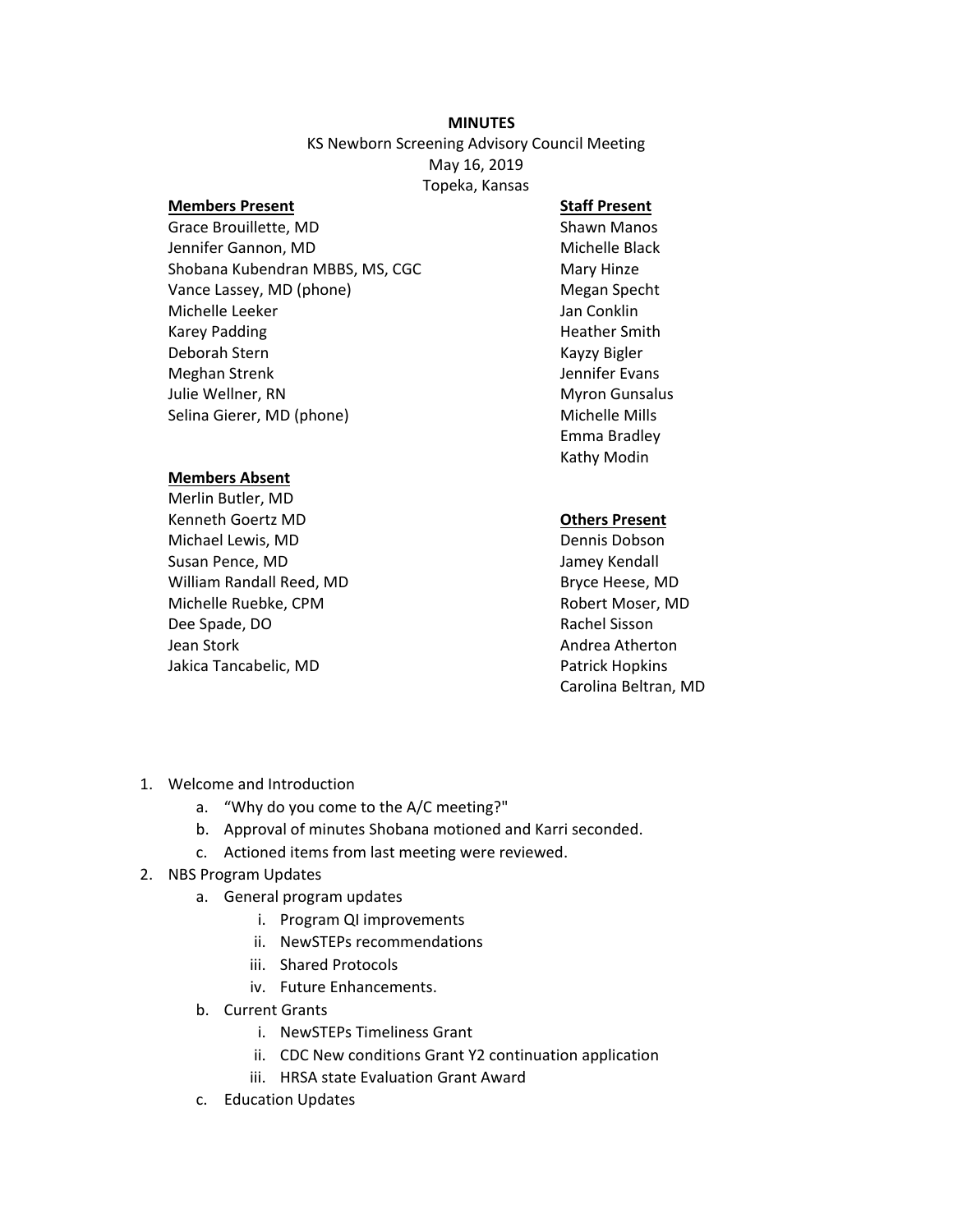i. DOB and TOB Policy Change

1. Info Brief

- ii. Unsat Relative increase in Standards
	- 1. Bloodspot poster Mailed to hospitals that collected in 2018.
	- 2. Info brief
- iii. Education Outreach
	- 1. 20 facility site visits approx. 1/3 of the birthing hospitals in KS
	- 2. Monthly Newsletter
		- a. Every Quarter doing a recognition reporting
	- 3. Updated Parent Brochures
	- 4. Moving Forward: Need for increased trust between PCP and Program recommended next steps on referrals
- d. KHEL
	- i. Fully staffed as of 5-20-2018
		- 1. New staff member 3.5 yr. experience. MS focus.
		- 2. New staff, Phlebotomist Collection focus
	- ii. HPLC new testing.
	- iii. Lab improvements
		- 1. Eval of cutoffs.
		- 2. Developing a more standardized approach to cutoff.
		- 3. Increased in lab turnaround time.
- e. Follow Up Program Updates
	- i. Losing educator, Personnel is resigning
	- ii. Added Personnel, Megan, to follow up on CCHD and new conditions.
	- iii. Process review timelines on when to follow up on abnormal notifications.
	- iv. Unsats process trial period.
		- 1. Concerns over what will be missed if you wait 10 days.
		- 2. What is the % of Unsats in the NICU **ACTION ITEM**
		- 3. What is the % of Unsats that are >24 and in the NICU. **ACTION ITEM**
		- 4. Risk management when hospital is not recollecting.
		- 5. Report back to A/C after 30 days of trial. **ACTION ITEM**
- f. False Positive and Diagnosed Case Report
	- i. 2017 changed from derivatized to non-derivatized method.
	- ii. Made changes to MS cutoffs.
	- iii. KHEL will monitor the FP rate and track results. They will review with Follow up every six months.
	- iv. Patrick reviewed values from KHEL and trends since 2017.
	- v. Results were compared to MO for evaluation.
	- vi. Is it possible to know if the repeat and refer reported are NICU? ACTION ITEM.
- 3. NewSTEPs Quality Indicator Data
	- a. Myron presented on Turnaround time for KHEL. TAT.
	- b. Shobana asked if a specimen is received on Friday is it checked in on Friday. Myron confirmed it will be checked in on Friday but there is a cutoff. If the specimen comes in after the time cutoff it will be checked in on Monday. The cut off time is in the morning.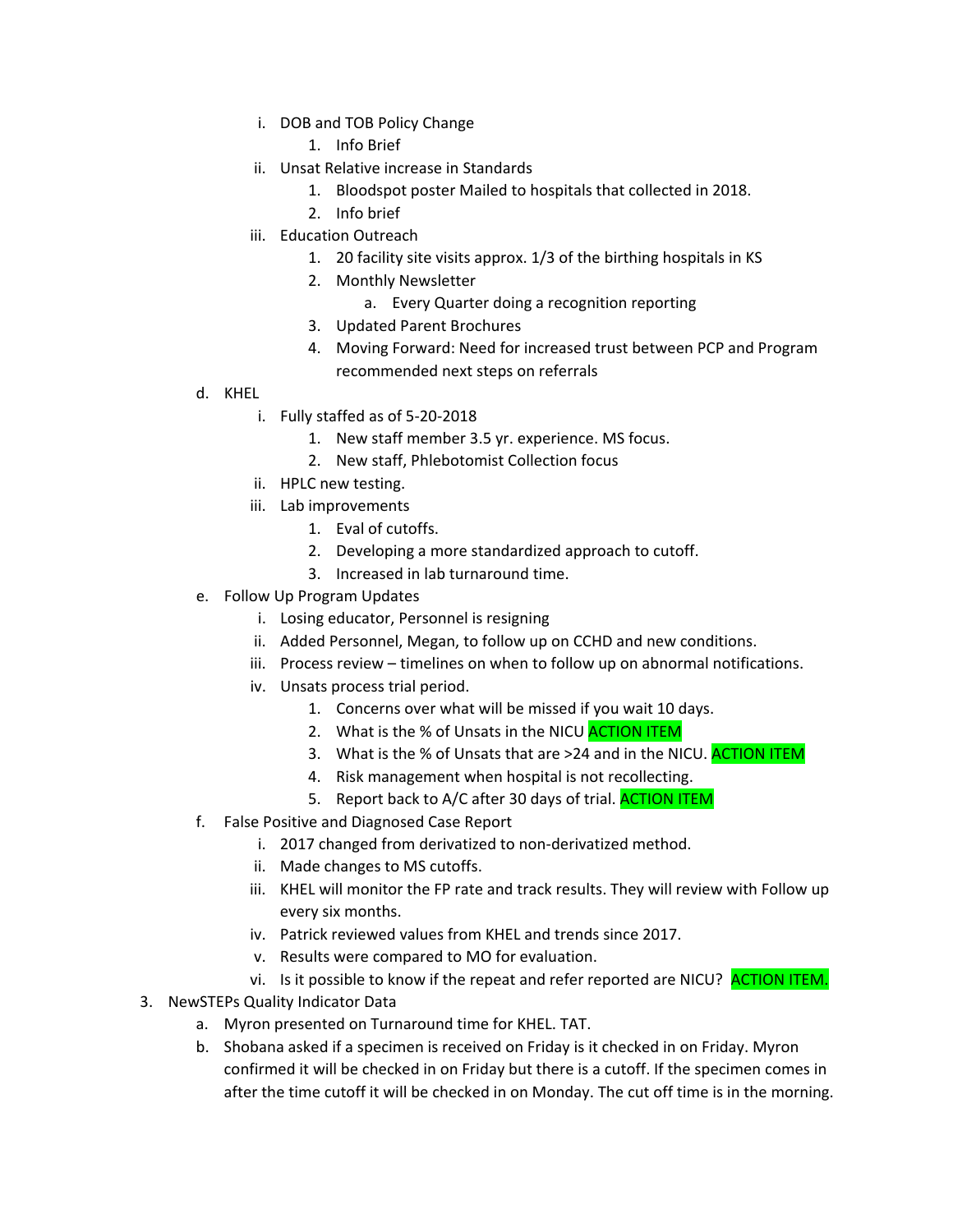- c. Transport will be the next effort.
- d. New Logo has been updated.
- 4. Working Lunch
	- a. Pompe News Video was shown to the committee
- 5. Newborn Screening Strategic Assessment
	- a. Data system review In progress
		- i. Reviewing capacity of existing data system in preparation of expansion
	- b. Fiscal review in progress
		- i. Reviewing fiscal needs for program as related to expansion and long-term enhancements to the program
			- 1. Complete SMA
			- 2. In progress LSD expansion (eg MPS-1, Pompe)
			- 3. Not Started Leukodystrophy's (XALD, Krabbe)
	- c. Surveys in progress
		- i. Assessing stakeholder expectations and programmatic education needs.
			- 1. Legislative survey
			- 2. Provider survey
			- 3. Consumer/Parent survey
	- d. PEAS completed
		- i. Assessing the program to refine and enhance all of the system components.
	- e. Discussion about moving forward and parents advocate voice will be key in funding the program. Doctors acknowledged that they cannot speak to the legislature in regard to funding future expansion.
- 6. PEAS Document was handed out to address the most significant concerns.
	- a. Education plan
		- i. Making education a priority
		- ii. Consider printing all materials in non-English
	- b. Monitoring of Timely and Universal Screening.
		- i. Create an automated way of comparing birth certificates and blood spots, with a manual audit annually to make sure it is working properly.
		- ii. Follow up will need to develop strong protocols for subsequent screening, obtaining reasons for not completing subsequent screens.
	- c. Personnel
		- i. Develop a plan for recruitment and retention of employees.
		- ii. Assure all training and competency requirements continue to be maintained and reviewed.
	- d. Contingency Plan
		- i. Test the contingency plan on a routine basis.
		- ii. Desktop training for testing can be used.
	- e. Computer Information System
		- i. Need to have seamless system from instruments to follow up
		- ii. System needs to be compatible with outside systems.
- 7. SMA Overview
	- a. Overview- CDC method, analyzed along with SCID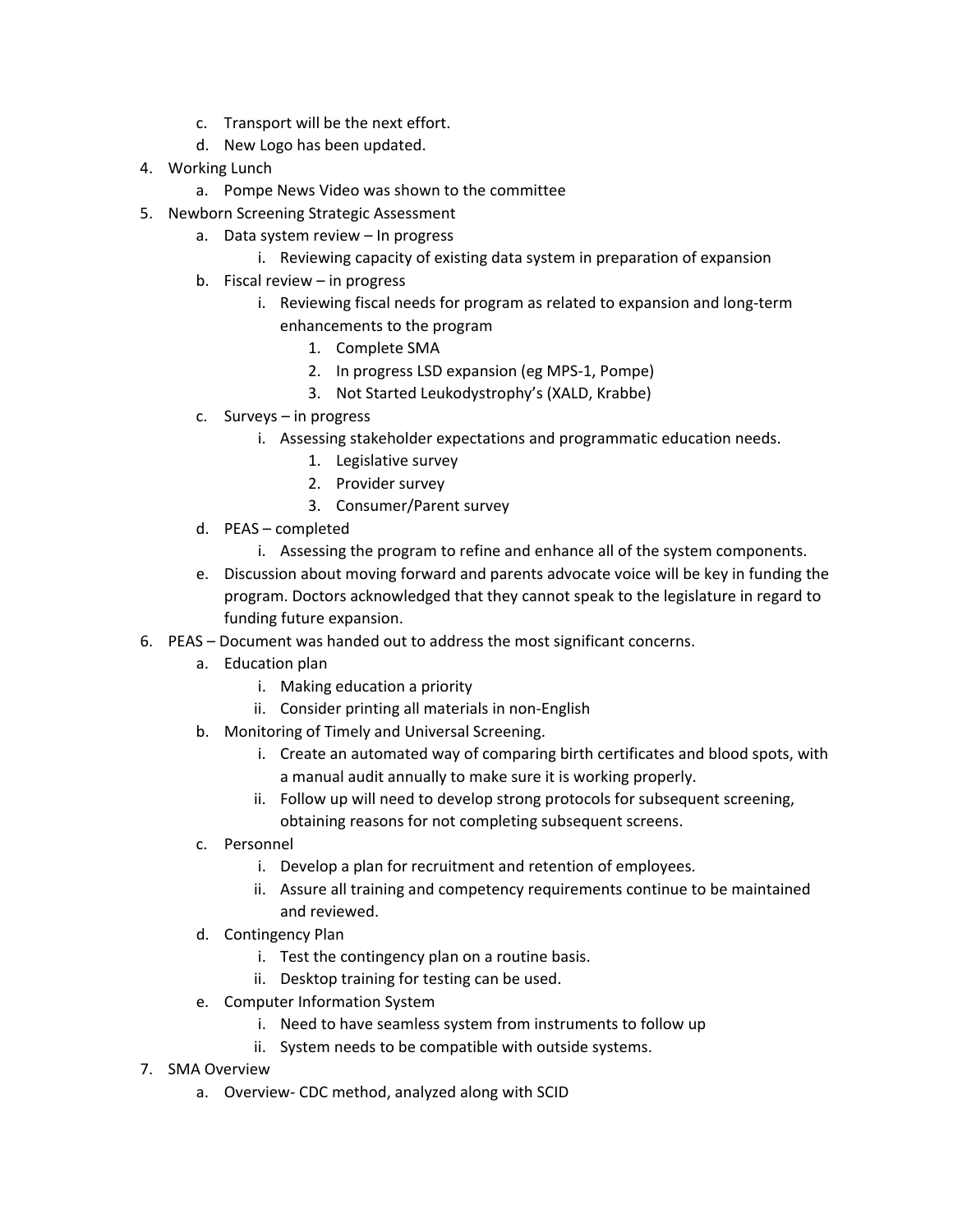- i. Training and Familiarization. Personnel attended training in Feb 2019
- ii. Validation and Pre-Pilot Phase
	- 1. Proposed June to July 2019
	- 2. 3000 Blinded Specimens from Missouri
	- 3. Correlation with known positives from CDC and Other States
	- 4. Does not affect Follow-Up or Specialists
- iii. Full population study
	- 1. Proposed late summer to early Fall.
	- 2. All NBS specimens to KHEL will be tested.
	- 3. Positive screens will be sent to Follow up
	- 4. Very low volume of Presumptive Positives expected
	- 5. 2<sup>nd</sup> Tier testing for SMN 2 copy number could be considered
- iv. LIVE Screening and Reporting for SMA
	- 1. System of testing, referral, follow-up and confirmation is working
	- 2. SMA screening results appear on all NBS lab reports
- b. New Disorders
	- i. LSD screening in Kansas
	- ii. 2 LSD (Pompe and MPS 1) or 4 LSD (Pompe, MPS 1, Gaucher and Fabry) It was stated that if we use the 4 we would be screening outside of the RUSP.
	- iii. Michelle Leeker stated that if you are adding two non RUSP LSDs then there is no reason we can't add Krabbe. Andrea Atherson responded with it is not FDA approved for the babies and is not included in the kit provided.
	- iv. Testing for all 4 (Pompe, MPS 1, Gaucher and Fabry) Increases specificity of the test allowing for more accurate results of Pompe and MPS 1 because Fabry and Gaucher are "well behaved" and we will see less false positives in Pompe and MPS1
	- v. WHY ADDITIONAL LSD's
		- 1. Increases specificity
		- 2. Reduces considerable number of false positives due to
			- a. Heat/humidity
			- b. Diluted/contaminated
			- c. Poor specimen quality
			- d. Low leukocyte counts
	- vi. Showed a slide for FDA approved methods for consideration
	- vii. Is there a PPV for the two different methods? ACTION ITEM
	- viii. Wants to know what state labs who are doing MS testing for LSD and what they think. ACTION ITEM
	- ix. Every Krabbe case in MO is doing molecular testing.
	- x. African Americans are getting disproportionally associated with high false positive rate. Per Dr. Gannon
	- xi. Further discussed needed in the Metabolic subcommittee
- c. Subcommittee Michelle gave an update on the SMA subcommittee
- 8. NewSTEPs Recommended Update -document handled out detailing specific actions.